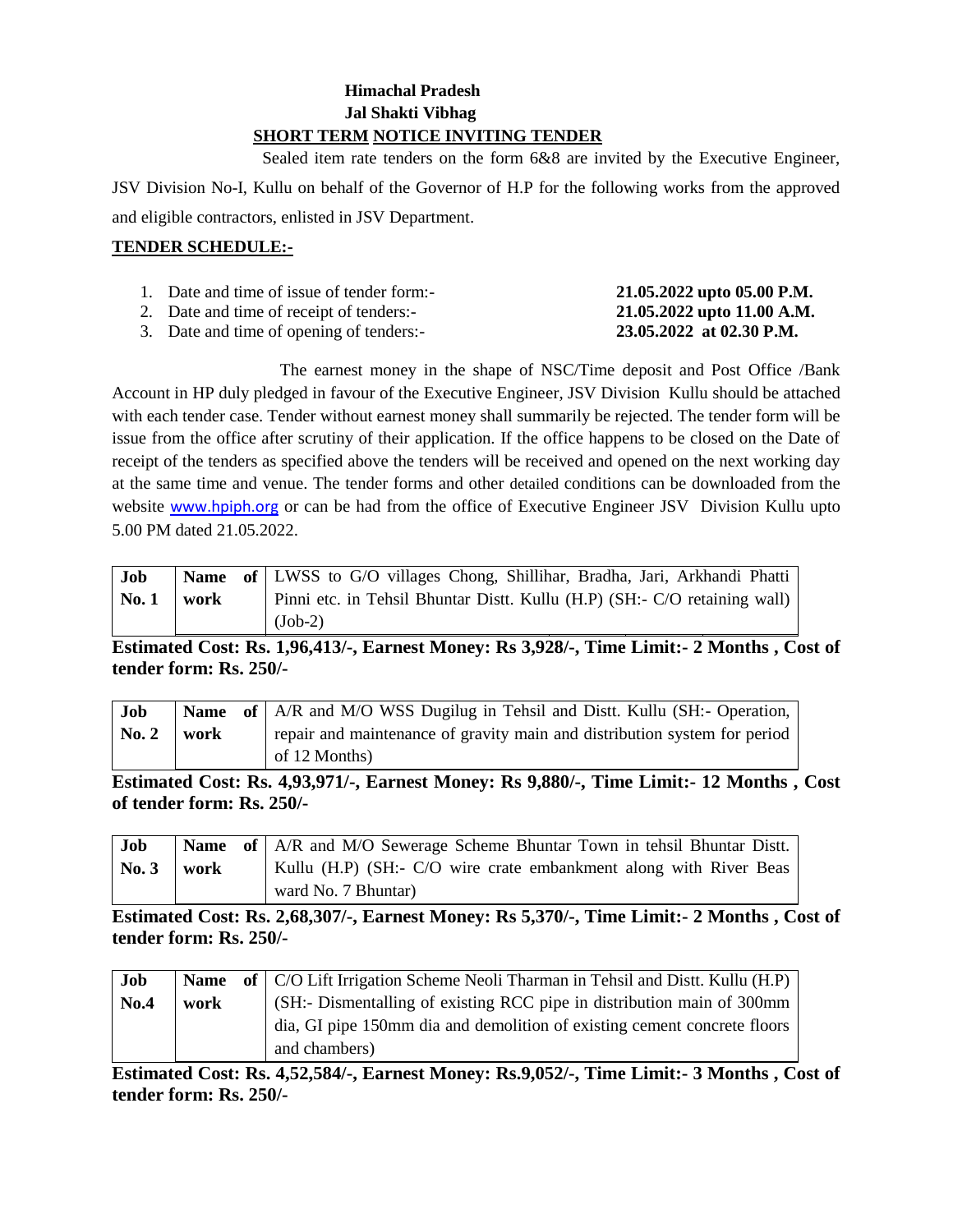| Job  |      | Name of   Stock Storage of Jeep (BOLERO) HP 54-6615 (SH:- Special repair and |
|------|------|------------------------------------------------------------------------------|
| No.5 | work | maintenance of Jeep (BOLERO) HP 54 -6615 under JS Sub Division               |
|      |      | Kullu)                                                                       |

# **Estimated Cost: Rs. 1,14,978/-, Earnest Money: Rs.2,300/-, Time Limit:- 2 Months , Cost of tender form: Rs. 250/-**

| Job  |      | <b>Name</b> of Stock Storage (SH:- C/O Sanitary fitting, Plaster pinting and Distempering |
|------|------|-------------------------------------------------------------------------------------------|
| No.5 | work | and electrical wiring in chawkidar quarter and store room in first floor at               |
|      |      | Bandrol store in tehsil and dist. Kullu                                                   |

**Estimated Cost: Rs. 3,18,591/-, Earnest Money: Rs.6,372/-, Time Limit:- 2 Months , Cost of tender form: Rs. 250/-**

| Job  |      | <b>Name</b> of Stock Storage (SH:- C/O Sanitary fitting, Plaster pinting and Distempering |
|------|------|-------------------------------------------------------------------------------------------|
| No.6 | work | and electrical wiring in chawkidar quarter and store room in first floor at               |
|      |      | Bandrol store in tehsil and dist. Kullu                                                   |

**Estimated Cost: Rs. 3,18,591/-, Earnest Money: Rs.6,372/-, Time Limit:- 2 Months , Cost of tender form: Rs. 250/-**

| Job                | <b>Name</b> of Augmentation of WSS Kullu Town (SH:- Leftout/MISC work of existing |
|--------------------|-----------------------------------------------------------------------------------|
| $\bf{No.7}$   work | rain shelter behind storage Tank at Shastrinagar)                                 |

# **Estimated Cost: Rs. 1,02,894/-, Earnest Money: Rs.2,058/-, Time Limit:- 2 Months , Cost of tender form: Rs. 250/-**

## **General Conditions.**

- 1 The contractors/firms should possess the following documents (Photocopy to be attached):-
- (i) Latest renewal/enlistment of contractor's registration.
- (ii) PAN No and GST Registration.
- (iii) EPF Registration No before award of work.
- 4. Draft Notice Inviting Tender/ Drawing/ specifications can be seen in the office of the undersigned on any working day between 11.00 A.M. to 4 P.M.
- 5. Ambiguous/ telegraphic/ conditional tenders or tenders by fax shall not be entertained/ considered in any case.
- 6. The Executive Engineer, reserves the right to accept/reject/cancel any or all tenders without assigning any reasons.
- 7. The tender form will not be issued to the defaulter contractors.
- 8. The offer shall remain valid up to 120 days after the opening of the tenders.
- 9. The contractor must quoted their rates both in words as well as in figures.

Executive Engineer JSV Division Kullu On behalf of the Governor of HP